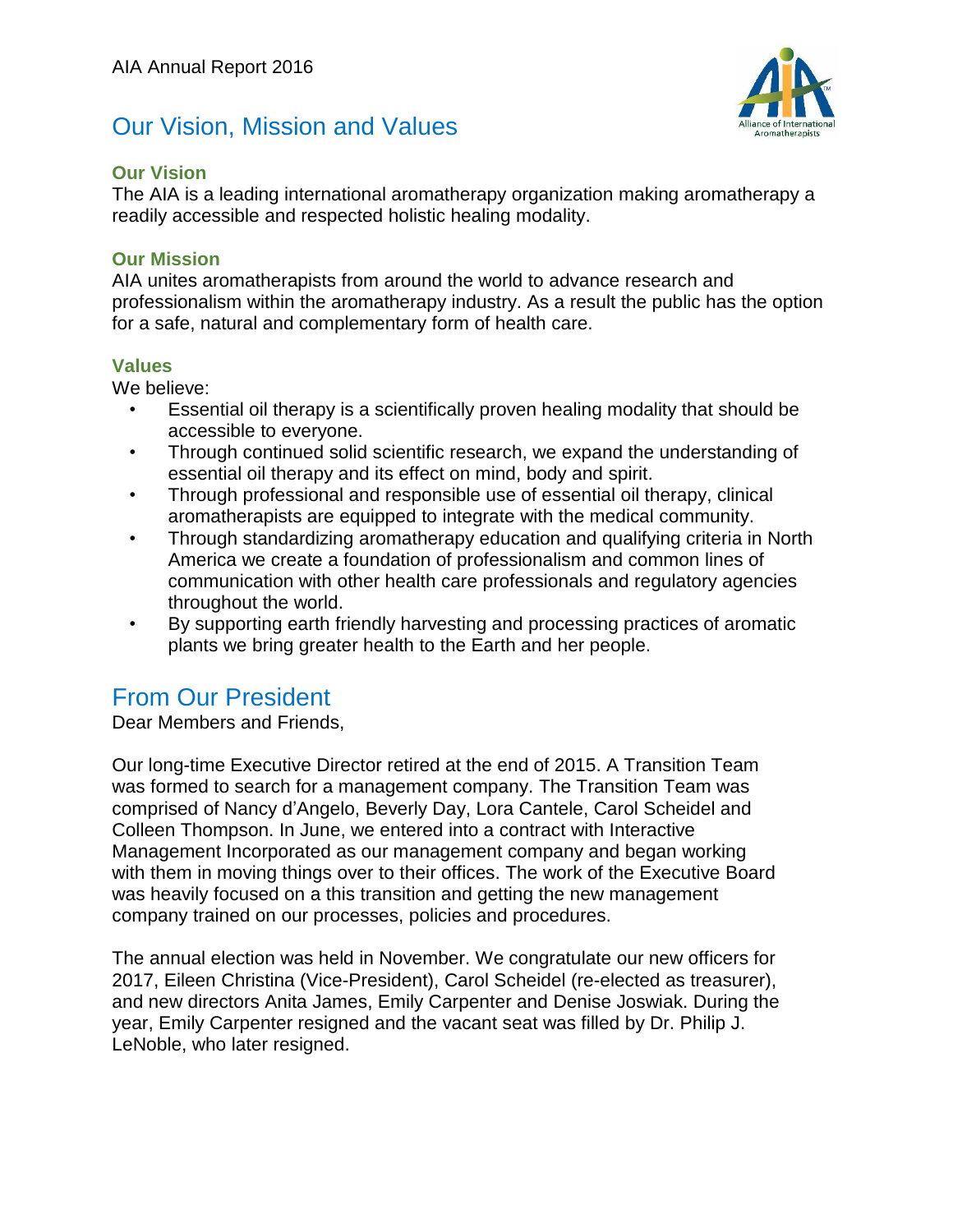Much time was dedicated behind the scenes in developing a new website we hope to roll out early in the new year. We've streamlined many parts of the site to be more accessible and added a new Calendar of Events.

After much discussion regarding the definition of "Clinical Aromatherapy," the AIA Education Committee and its Review Team determined that "Clinical" isn't really 'a type' of aromatherapy, but rather 'a process' as outlined in our *Standards of Practice*. While the conversation continues in the aromatherapy community, the AIA Board made the decision to change the name of the membership level from "Clinical" level (CMAIA) to the more appropriately named "Advanced Practitioner" level (APAIA). This change was met with some discontent from a small percentage of members who were confusing the membership level with a professional title .

We announced our 2017 International Aromatherapy Conference & Wellness Expo. It will be held in August in New Brunswick, New Jersey. The event was planned in partnership with the Rutgers University Plant Biology Department, headed by Dr. James Simon and Dr. H. Rodolfo Juliani. The conference will take place at the Heldrich Hotel with preconference workshops taking place on the Rutgers Campus and Gardens. With the theme "Out of the Bottle and Into the Garden" the AIA aims to shed light on topics such as sustainability, ethics and integration of a variety of plant therapies.

Throughout the year, AIA continues to offer our monthly educational teleseminars via FreeConference.com. We are grateful for the contributions of our presenters.

Aromatically yours, Nancy d'Angelo

## Our Board of Directors 2016

| President             | Nancy d'Angelo          |
|-----------------------|-------------------------|
| <b>Vice President</b> | Lora Cantele            |
| Secretary             | <b>Colleen Thompson</b> |
| <b>Treasure</b>       | <b>Carol Scheidel</b>   |
| <b>Director</b>       | Paula Begel             |
| <b>Director</b>       | <b>Cary Castor</b>      |
| <b>Director</b>       | <b>Trey Anderson</b>    |
| <b>Director</b>       | Anita James             |
| <b>Director</b>       | Inga Wieser             |
| <b>Director</b>       | Fai Chan                |
|                       |                         |

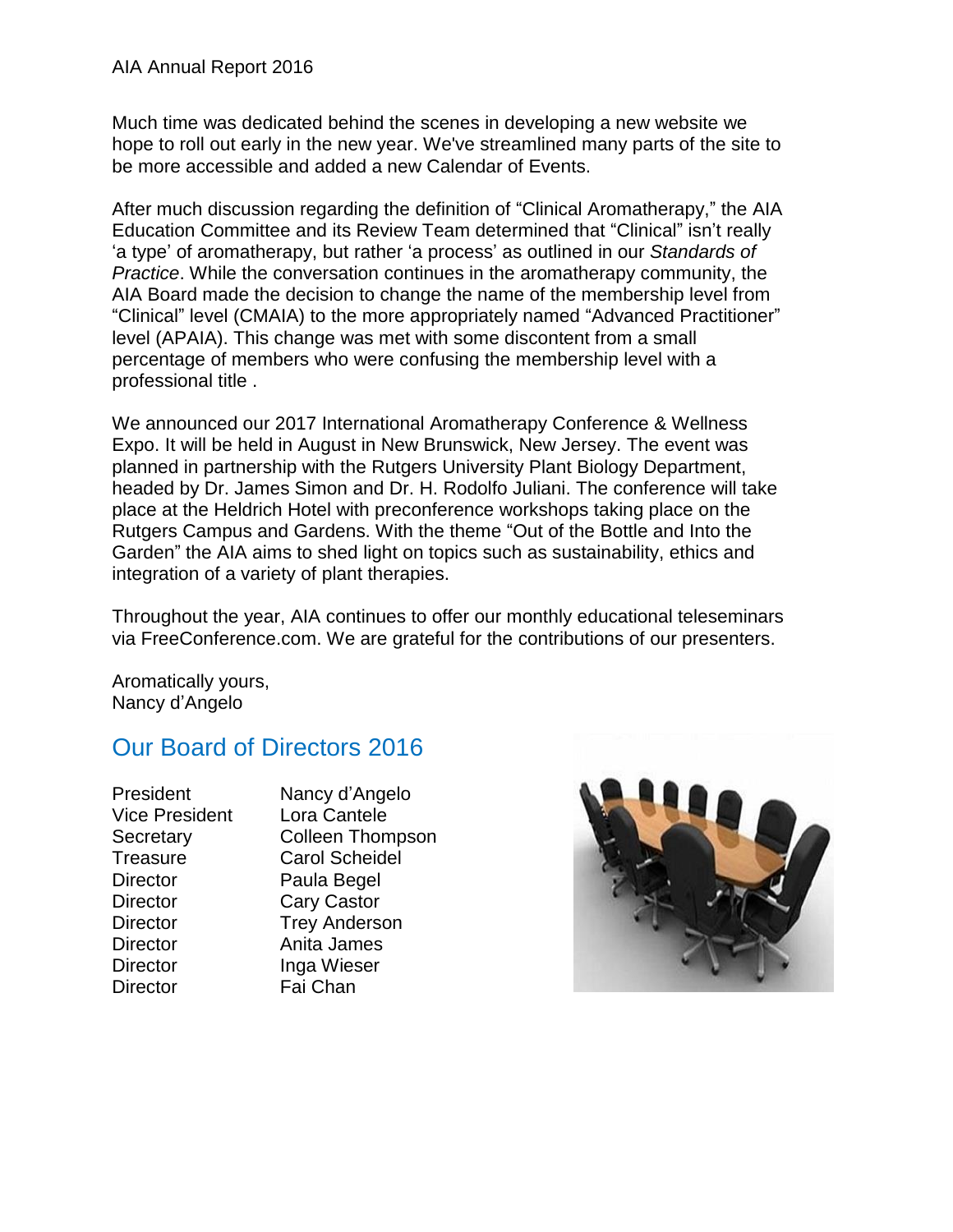### AIA Membership

| Membership level           | $#$ of members<br>2015 | $#$ of members<br>2016 | % of change |
|----------------------------|------------------------|------------------------|-------------|
| Honorary                   | 7                      | 7                      | $0\%$       |
| Clinical/APAIA             | 10                     | 12                     | 20%         |
| Professional               | 185                    | 217                    | 17%         |
| Associate                  | 135                    | 188                    | 39%         |
| Business (1 member)        | 6                      | $\overline{7}$         | 17%         |
| Business (up to 5 members) | 5                      | 5                      | $0\%$       |
| <b>Total Members</b>       | 348                    | 436                    | 25%         |

# Annual Meeting

The 2016 AIA Annual Member's Meeting Opening the Meeting was held by teleconference on November 9, 2016 at 6:50pm MST, with Nancy d'Angelo, AIA President presiding.

#### **State of the AIA Address**

Nancy d'Angelo reported that the AIA has had a busy year in which the office was transitioned from a one-person Executive Director to a Management Team. She stated that several companies were interviewed and ultimately Interactive Management Incorporated (IMI) was chosen. Kala Travis, Office Manager, is the contact person with IMI. Nancy thanked Lora Cantele, Carol Scheidel, Colleen Thompson and Bev Day for their assistance with the selection process and the transition. Nancy welcomed suggestion and feedback on how to make the AIA Community better.

Carol Scheidel, Treasurer, reported a bank balance of \$56,609.65 and current membership of 365. Approximately 70 members have not yet renewed their membership.

The following people were elected to the Board of Directors:

Carol Scheidel – Treasurer (2-year term)

Eileen Cristina - Vice-President (1-year term)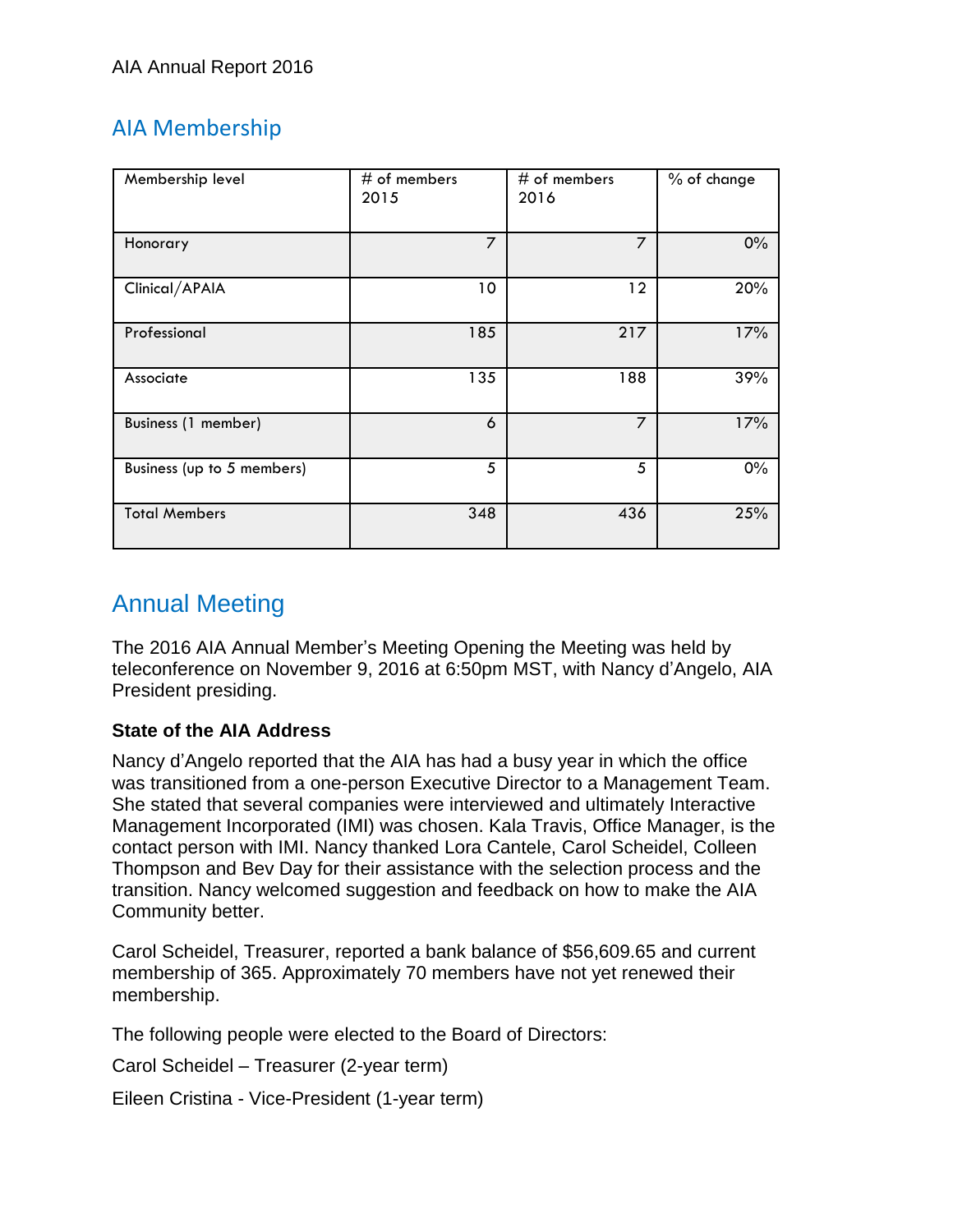Anita James – Director (2-year term)

Denise Joswiak – Director (2 -year term)

Emily Carpenter - Director (2-year term)

### Financial Overview

|                                                   | 2016         |  |
|---------------------------------------------------|--------------|--|
| <b>Total Assets</b>                               | \$51,729     |  |
| Total<br><b>Unrestricted Net</b><br><b>Assets</b> | \$47,878     |  |
| Change in Net<br>Assets from<br>previous year     | $(\$26,017)$ |  |
|                                                   |              |  |
| <b>INCOME</b>                                     |              |  |
| Membership                                        | 79%          |  |
| Events/Telesem<br>inars                           | 6%           |  |
| Advertising                                       | 6%           |  |
| Other                                             | 9%           |  |
| <b>EXPENSES</b>                                   |              |  |
| Contract<br><b>Services</b>                       | 34%          |  |
| Events                                            | 25%          |  |
| Operations                                        | 23%          |  |
| <b>Business Exp</b>                               | 11%          |  |
| Other                                             | 6%           |  |